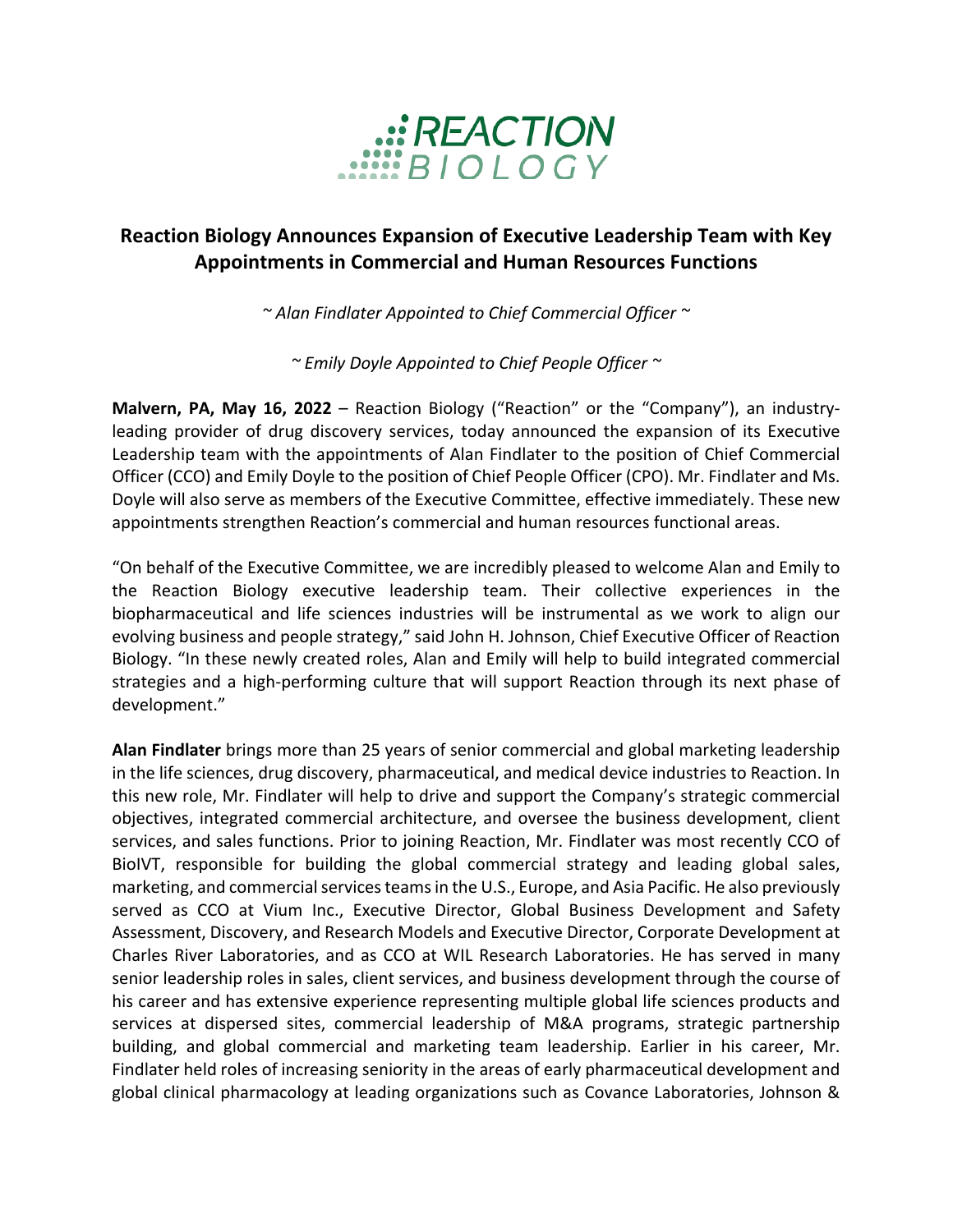Johnson (Medical Device Division and at Ethicon) and Smith and Nephew Pharmaceuticals. Mr. Findlater holds an MBA from the University of Warwick Business School in the United Kingdom (UK), a diploma and certificate in marketing from the Chartered Institute of Marketing, UK, as well as a BS, Chemistry, from the University of Strathclyde, Glasgow, UK.

"Reaction Biology is at an important phase of its growth and evolution as a discovery partner of choice," said Alan Findlater, Chief Commercial Officer of Reaction Biology. "I look forward to bringing my commercial and global marketing leadership experience to support the Company's commercial and business development strategy and its vision to accelerate the enhancement and extension of human lives through advancing drug discovery innovation."

**Emily Doyle** brings more than 20 years of human resources, organizational development, and talent acquisition in the biopharmaceutical industry to Reaction. Ms. Doyle will help strengthen the Company's dynamic culture of innovation and will be responsible for overseeing Reaction's people strategy, including talent acquisition and administration, leadership development, compensation and benefits, and diversity and inclusion. Prior to joining Reaction, she was most recently Senior Vice President, Human Resources at Inzen Therapeutics, and previously served as Strongbridge BioPharma's Chief Human Resource Officer and was responsible for talent development, culture building, and aligning internal communication and employee engagement strategy. Prior to joining Strongbridge in 2019, she held senior positions as Vice President of Global Human Resources at Globus Medical Inc., and Head of Human Resources (HR) for AstraZeneca's diabetes franchise. She held progressively responsible roles in HR, sales, and commercial learning at Shire Pharmaceuticals before joining AstraZeneca. Emily holds a BS in healthcare management from Metropolitan State University of Denver and is pursuing an MBA from LaSalle University.

"I am delighted to join Reaction Biology at such a critical time for the organization and look forward to cultivating and nurturing top talent in the industry that will contribute to the Company's continued growth," said Emily Doyle, Chief People Officer of Reaction Biology. "Reaction's leadership team is deeply committed to fostering a collaborative and inclusive workplace culture, in which the entire team is connected to a mission of delivering superior, cutting-edge science in the area of drug discovery services, which ultimately benefits patients living with cancer and other serious diseases."

## **About Reaction Biology**

Founded in 2001, Reaction is a contract research organization (CRO) that provides a full suite of drug discovery services to over 1,800 biopharmaceutical customers worldwide. Reaction's capabilities include functional biochemical assays, compound screening, a wide range of mechanistic and biophysical studies, and an extensive array of cell-based assays. Reaction maintains one of the largest panels of kinase assays in the world with over 750 unique assays. The Company performs over 5,000 client projects annually with its over 2,000 validated assays. The Company has lab facilities in Malvern, PA, and Freiburg, Germany, with approximately 150 employees.